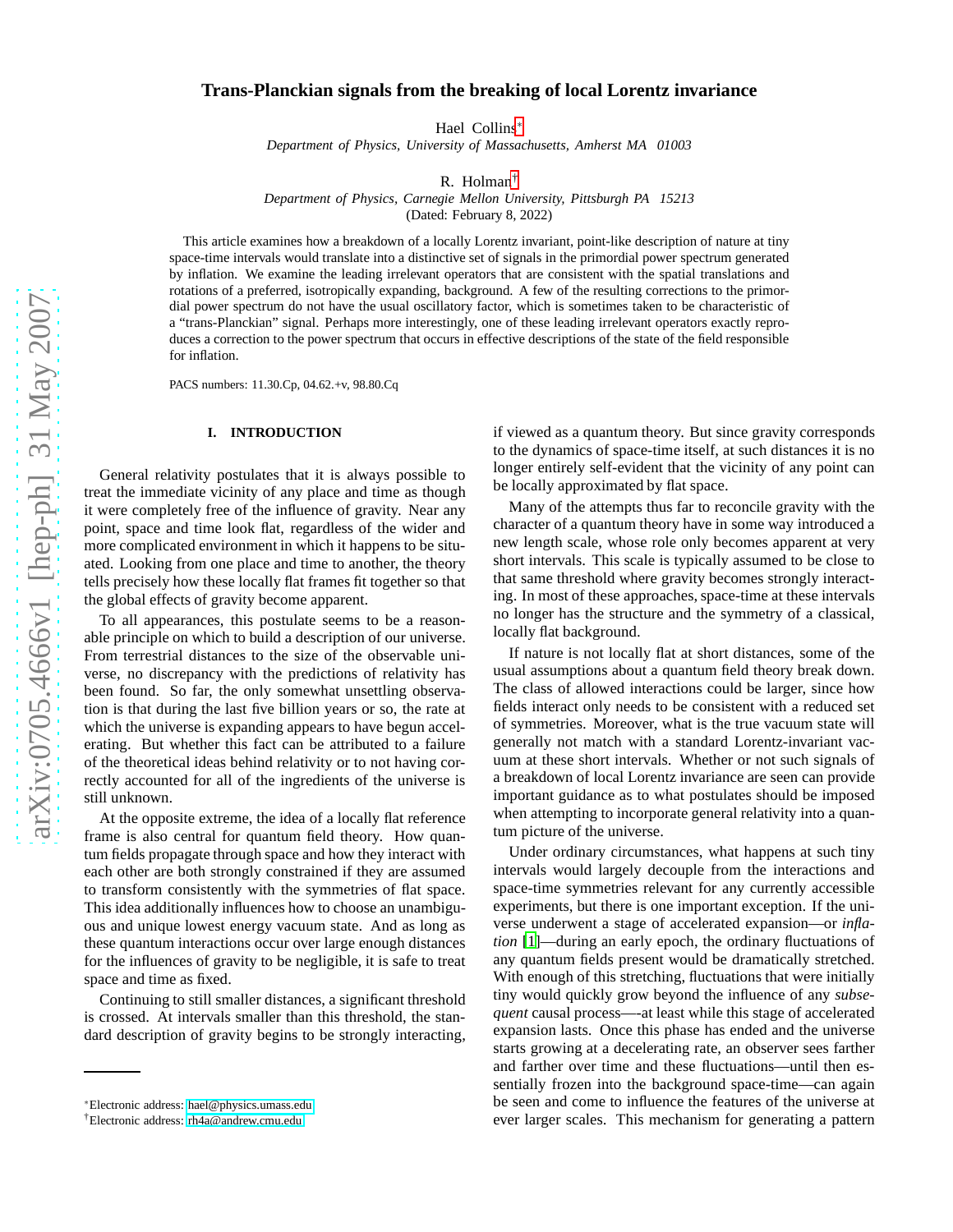of primordial fluctuations in the background space-time is an essential element of inflation.

If some form of inflation did in fact occur and provided this stage of accelerated expansion lasted sufficiently long, then it should be possible to see any signals of the violation of local Lorentz invariance through characteristic distortions in the pattern of primordial fluctuations. In practice, these fluctuations are not observed directly, but instead they are seen through their influence on the other ingredients of the universe, appearing eventually among the features of the cosmic microwave background radiation [\[2,](#page-9-1) [3\]](#page-9-2) and the distribution of matter on large scales [\[4](#page-9-3)].

As mentioned, one constraint imposed by local Lorentz invariance is on the choice of the vacuum state for the fields present during the inflation. A fair amount of effort [\[5](#page-10-0), [6](#page-10-1), [7](#page-10-2), [8](#page-10-3), [9](#page-10-4), [10,](#page-10-5) [11,](#page-10-6) [12\]](#page-10-7) has already been made to understand how particular departures from this invariance would appear in the microwave background if they arose in new structures in the vacuum state. Most of this work examined the leading effect, without considering the radiative corrections. These corrections can actually be quite subtle [\[13](#page-10-8), [14](#page-10-9), [15](#page-10-10), [16\]](#page-10-11) when the vacuum departs dramatically from the flat space choice at these short intervals. To treat them properly requires either imposing very stringent constraints on the behavior of the state at short distances—essentially restricting to just the adiabatic states [\[17](#page-10-12)]—or modifying the propagator to account correctly for the influence of the initial, non-adiabatic state [\[18](#page-10-13), [19](#page-10-14), [20](#page-10-15)]. Despite the fact that many of the previous works have considered models that—in essence—violate local, classical Lorentz invariance in one way or another, none have studied the perhaps simpler problem of determining the influence of symmetry-breaking operators in the effective Lagrangian for inflation.

This article examines how violations of classical Lorentz invariance through such irrelevant symmetry-breaking operators influence the primordial fluctuations produced by inflation. To isolate the effects of these operators from those produced by departures of the vacuum state from the standard form, we shall choose a conventional vacuum [\[21\]](#page-10-16) throughout—one that matches with the flat-space vacuum over infinitesimal intervals. So, our goal here is twofold partially we would like to constrain whether coordinate invariance could be broken at very short distances, but we also wish to learn the extent to which the signatures predicted by choosing non-adiabatic states during inflation can be mimicked by a less radical modification of the theory.

The next section introduces a preferred frame that breaks the symmetry between the spatial and temporal directions and that is appropriate for an inflationary background [\[22](#page-10-17)]. In this section we also list all of the distinct leading irrelevant operators transforming consistently with this background. Section [III](#page-3-0) then evaluates the effect of each of these operators on the simplest moment of the pattern of primordial fluctuations its two-point correlator or power spectrum. In section [IV,](#page-7-0) we compare these effects with the comparable signals due to nonadiabatic vacuum states. In some cases we find something familiar but we also find distinctive features too. Section [V](#page-8-0) concludes with a brief summary and discussion of our results.

# **II. PRELIMINARIES**

### **A. Geometry**

When we consider the possible dynamics of a field theory, it is usually assumed that the underlying symmetry of nature is deeper and more extensive than what is actually realized in the particular background in which it happens to be propagating. As a simple example, the complete set of invariant quadratic operators that govern the propagation of a scalar field  $\varphi$  and are invariant under a general change of coordinates is

$$
\mathcal{L}_{\rm C} = \frac{1}{2} g^{\mu\nu} \partial_{\mu} \varphi \partial_{\nu} \varphi - \frac{1}{2} \xi R \varphi^2 - \frac{1}{2} m^2 \varphi^2, \qquad (2.1)
$$

where *R* is the scalar curvature associated with the metric  $g_{\mu\nu}$ . The field  $\varphi$  corresponds to the *inflaton*, the field responsible for the inflationary phase and whose fluctuations, combined with the scalar component of the fluctuations of the metric, results in the primordial perturbations in the background spacetime.

Here we examine the signatures of short-distance operators that break this general coordinate invariance, though in a way that is still consistent with the geometry of the background.  $\mathcal{L}_{C}$  will therefore receive corrections. These new operators are characterized by whether their importance grows (relevant or marginal corrections) or diminishes (irrelevant corrections) at larger and larger distances.

Let us begin with an isotropically expanding universe, described by a Robertson-Walker metric,

$$
ds^2 = a^2(\eta) \eta_{\mu\nu} dx^{\mu} dx^{\nu} = a^2(\eta) \left[ d\eta^2 - d\vec{x} \cdot d\vec{x} \right]. \tag{2.2}
$$

The rate at which the scale factor  $a(\eta)$  changes defines a natural energy scale associated with this geometry,

$$
H(\eta) = \frac{a'}{a^2} = \frac{1}{a^2} \frac{da}{d\eta},\tag{2.3}
$$

the Hubble scale. Except in the case of a de Sitter  $[a(\eta) \rightarrow$  $-1/(H\eta)$ ] or a Minkowski  $[a(\eta) \rightarrow 1]$  space-time, this background does not have the maximal, ten-dimensional, possible set of symmetries. We shall use this metric to define a 'preferred frame' for our theory, one where the space-time is organized into spatial slices orthogonal to the vector,

$$
n_{\mu} = (a(\eta), 0, 0, 0). \tag{2.4}
$$

Because spatial symmetries—translations and rotations—are preserved by this frame, we shall allow only those operators that remain invariant under this smaller set of symmetries.

By removing the components of the metric that lie along the same direction, the normal defines an induced metric for the spatial surfaces orthogonal to it,

$$
h_{\mu\nu} = g_{\mu\nu} - n_{\mu}n_{\nu}.\tag{2.5}
$$

In our Robertson-Walker frame, this induced metric is flat,

$$
h_{\mu\nu} dx^{\mu} dx^{\nu} = -a^2(\eta) d\vec{x} \cdot d\vec{x}, \qquad (2.6)
$$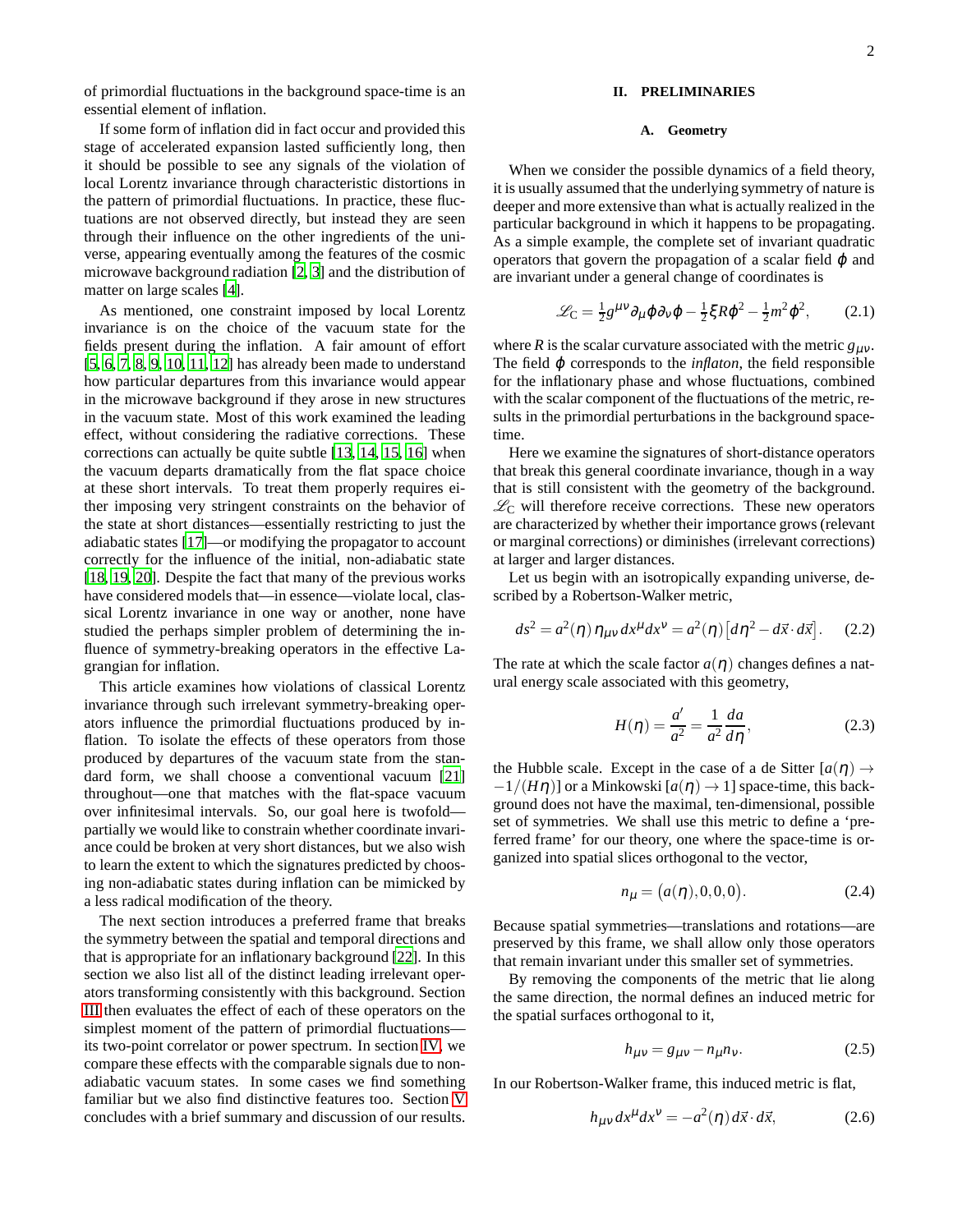being only rescaled from one surface to the next through the appearance of the scale factor.

We can use each of these tensors to construct two more by projecting the derivative of  $n<sub>\mu</sub>$  onto the normal and the transverse directions,

$$
n^{\lambda}\nabla_{\lambda}n_{\mu} \tag{2.7}
$$

and

$$
K_{\mu\nu} = h_{\mu}^{\ \lambda} \nabla_{\lambda} n_{\nu}.
$$
 (2.8)

This latter tensor is the standard extrinsic curvature. In the Robertson-Walker frame, the first vanishes while second is proportional to the Hubble scale,

$$
K_{\mu\nu} dx^{\mu} dx^{\nu} = -a^2 H d\vec{x} \cdot d\vec{x}.
$$
 (2.9)

Together with the standard covariant tensors,

$$
g_{\mu\nu}, \nabla_{\mu}, R_{\lambda\mu\nu\sigma}, \dots \tag{2.10}
$$

we shall use these additional objects,

$$
n_{\mu}, h_{\mu\nu}, K_{\mu\nu}, \tag{2.11}
$$

to generate the corrections to the free field theory described by  $\mathscr{L}_C$ .

One final ingredient we shall use is a non-analytic operator  $\mathscr{D}$  that essentially extracts a factor of the magnitude of the spatial momentum,

<span id="page-2-0"></span>
$$
\mathscr{D} \equiv \left( h^{\mu\nu} \nabla_{\mu} \nabla_{\nu} - K n^{\mu} \nabla_{\mu} \right)^{1/2};\tag{2.12}
$$

despite its somewhat complicated form,  $\mathscr{D}$  becomes more familiar once we have written it in the Robertson-Walker frame,

$$
\mathcal{D} = \frac{1}{a} \left( -\vec{\nabla} \cdot \vec{\nabla} \right)^{1/2}.
$$
 (2.13)

Thus, for example, acting with  $\mathscr D$  on the scalar field, written in its operator expansion,

$$
\varphi(\eta,\vec{x}) = \int \frac{d^3\vec{k}}{(2\pi)^3} \left[ U_k(\eta) e^{i\vec{k}\cdot\vec{x}} a_{\vec{k}} + U_k^*(\eta) e^{-i\vec{k}\cdot\vec{x}} a_{\vec{k}}^\dagger \right], \quad (2.14)
$$

yields

$$
\mathscr{D}\varphi(\eta,\vec{x}) = \int \frac{d^3\vec{k}}{(2\pi)^3} \frac{k}{a} \left[ U_k(\eta) e^{i\vec{k}\cdot\vec{x}} a_{\vec{k}} + U_k^*(\eta) e^{-i\vec{k}\cdot\vec{x}} a_{\vec{k}}^\dagger \right].
$$
\n(2.15)

### **B. Symmetry-breaking operators**

It is now only a matter of constructing all the independent operators that can be assembled from the elements just described to learn how the signals of broken covariance would appear. Most often, the focus is on the relevant or marginal operators, since they grow most prominent at low energies, where we have the most direct experience. While we shall include such terms within our catalogue of operators here, our emphasis will instead be on the leading irrelevant operators, since they are the ones that best imitate the trans-Planckian signatures that are generated by a non-adiabatic vacuum during inflation.

In a general, maximally asymmetric background, the number of distinct symmetry-breaking operators at any particular order can be quite large. In the Robertson-Walker background, however, only a few of the symmetries are broken. Its main feature is that it treats the temporal and spatial directions differently, so the operators can be largely characterized by their relative numbers of time and space derivatives. The former scale maximally as some power of *H*, the Hubble scale, while the latter scale as powers of the spatial momentum,  $\vec{k}$ .

The simplest class of corrections to modify the power spectrum are those that are quadratic in the field,  $\varphi$ , so we shall discuss operators with this structure. Starting at dimension three—the only dimension-two operator being just the mass term—we have two possibilities: the operator,

$$
\frac{1}{3}K\varphi^2,\tag{2.16}
$$

and the non-analytic operator,

$$
\varphi \mathscr{D} \varphi. \tag{2.17}
$$

These two are the only new relevant operators for this background.

At the next order, the four independent dimension-four terms are

$$
\frac{1}{9}K^2\varphi^2, \ \frac{1}{3}K\varphi\mathscr{D}\varphi, \ -h^{\mu\nu}\nabla_{\mu}\varphi\nabla_{\nu}\varphi, \qquad (2.18)
$$

beyond the standard kinetic and conformal terms which appeared already in  $\mathcal{L}_C$ . Together these five operators describe all the possible renormalizable corrections to the covariant Lagrangian,

$$
\mathcal{L}_{\mathsf{R}} = \frac{1}{3} c_1 M K \varphi^2 + c_2 M \varphi \mathcal{D} \varphi + \frac{1}{9} c_3 K^2 \varphi^2 + \frac{1}{3} c_4 K \varphi \mathcal{D} \varphi - c_5 h^{\mu \nu} \nabla_{\mu} \varphi \nabla_{\nu} \varphi.
$$
 (2.19)

Here we have introduced a new mass scale *M* associated with whatever dynamics or principle is responsible for the broken symmetry. In the Robertson-Walker frame,  $\mathcal{L}_R$  becomes

$$
\mathcal{L}_{\mathsf{R}} = c_1 M H \varphi^2 + \frac{c_2}{a} M \varphi \left( -\vec{\nabla} \cdot \vec{\nabla} \right)^{1/2} \varphi + c_3 H^2 \varphi^2 + \frac{c_4}{a} H \varphi \left( -\vec{\nabla} \cdot \vec{\nabla} \right)^{1/2} \varphi + \frac{c_5}{a^2} \vec{\nabla} \varphi \cdot \vec{\nabla} \varphi. (2.20)
$$

Our main interest here is the set of leading—dimensionfive—irrelevant operators. All of the standard covariant terms must contain an even power of derivatives; so at this order, the only possible operators are those explicitly violating the coordinate invariance. The many ways of contracting the many indices, combined with the choices for how the derivatives act on the fields or on the background, means that the number of operators proliferates very rapidly at higher orders. But in a fairly symmetric background, such as the Robertson-Walker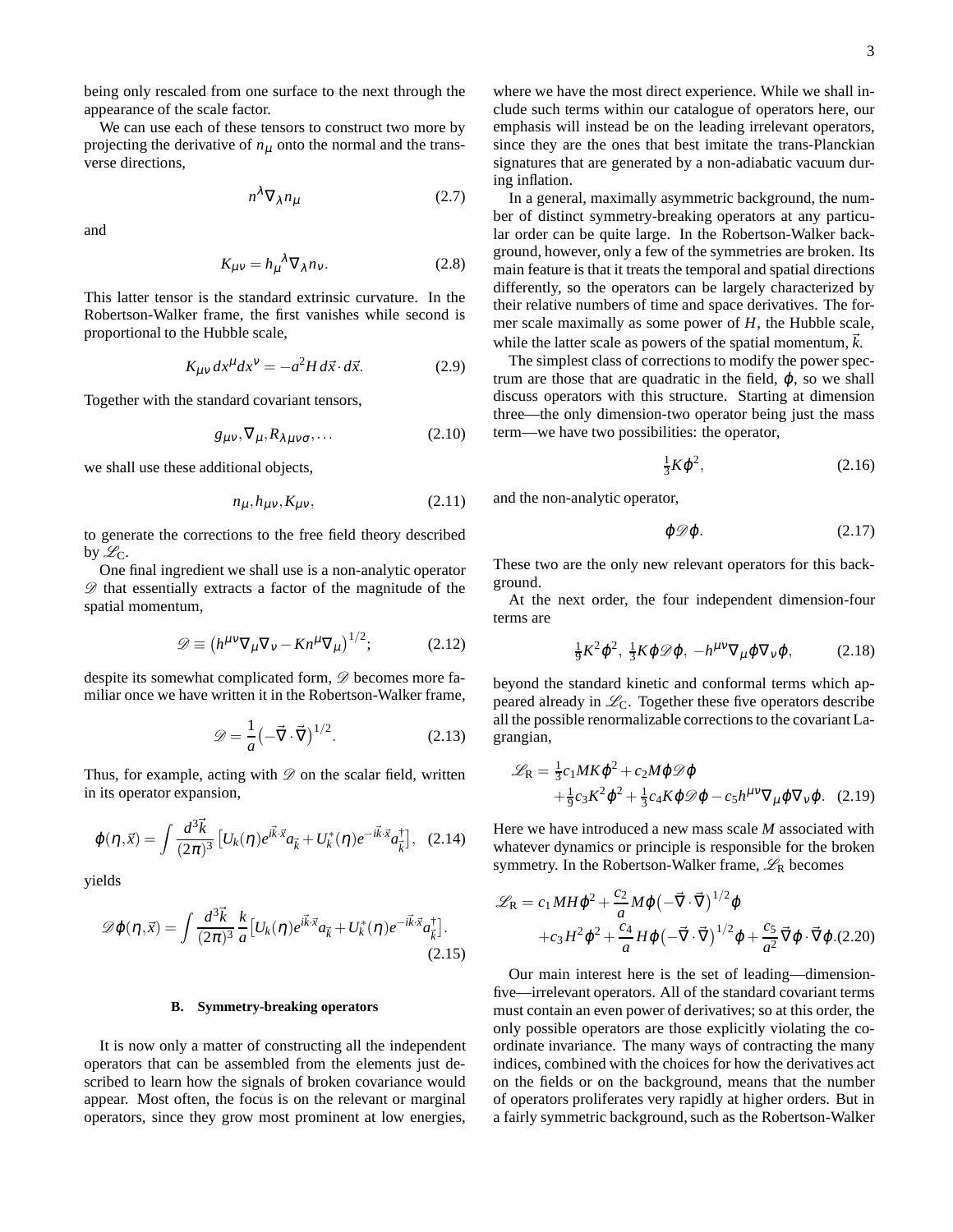space-time, only a small number of these produce distinct corrections. Moreover, in an inflationary setting, the Hubble scale typically changes only slowly,  $H^2 \gg H'$ , so among the terms where derivatives act on the background, those scaling as *H* to some power produces the dominant effects.

Based upon these observations, we select four of the dimension-five operators that are quadratic in the field and that essentially capture all of distinctive scalings possible,

$$
\mathcal{L}_{\text{NR}} = \frac{d_1}{27M} K^3 \varphi^2 + \frac{d_2}{9M} K^2 \varphi \mathcal{D} \varphi -\frac{d_3}{3M} K h^{\mu\nu} \nabla_{\mu} \varphi \nabla_{\nu} \varphi + \frac{d_4}{M} \varphi \mathcal{D}^3 \varphi, \quad (2.21)
$$

which reduces to

<span id="page-3-1"></span>
$$
\mathcal{L}_{\text{NR}} = \frac{d_1}{M} H^3 \varphi^2 + \frac{d_2}{aM} H^2 \varphi \left( -\vec{\nabla} \cdot \vec{\nabla} \right)^{1/2} \varphi + \frac{d_3}{a^2 M} H \vec{\nabla} \varphi \cdot \vec{\nabla} \varphi + \frac{d_4}{a^3 M} \varphi \left( -\vec{\nabla} \cdot \vec{\nabla} \right)^{3/2} \varphi, \quad (2.22)
$$

in the Robertson-Walker frame.

### <span id="page-3-0"></span>**III. TRANS-PLANCKIAN CORRECTIONS TO THE POWER SPECTRUM**

The symmetry-breaking terms can have a small effect on the pattern of primordial fluctuations which in their turn influence the cosmic microwave background and the formation of structures in the universe. To extract the basic signals of these effects, we calculate the corrections to the power spectrum of the scalar field due to the nonrenormalizable terms, the leading representative set of which composes  $\mathcal{L}_{NR}$ . We shall work in the de Sitter limit, which is the simplest to treat analytically, although our operators are not in fact invariant under all of the generators of the symmetry group of de Sitter space.

The actual pattern of primordial perturbations imprinted on the background can be characterized by how fluctuations at different places happen to be correlated with each other. For the scalar fluctuations described here, such correlations are captured by the expectation value of some number of fields each evaluated at an arbitrary position,

$$
\langle 0(\eta) | \varphi(\eta, \vec{x}_1) \varphi(\eta, \vec{x}_2) \cdots \varphi(\eta, \vec{x}_n) | 0(\eta) \rangle. \tag{3.1}
$$

In practice, the independent effects of higher order moments on the cosmic microwave radiation and the distribution of structures over large scales is extremely small, so observationally the most important moment is just the correlator between two points,

$$
\langle 0(\eta) | \varphi(\eta, \vec{x}) \varphi(\eta, \vec{y}) | 0(\eta) \rangle. \tag{3.2}
$$

The power spectrum corresponds to the Fourier transform of this two-point function, usually normalized with some of its momentum dependence extracted,

$$
\langle 0(\eta) | \varphi(\eta, \vec{x}) \varphi(\eta, \vec{y}) | 0(\eta) \rangle = \int \frac{d^3 \vec{k}}{(2\pi)^3} e^{i\vec{k} \cdot (\vec{x} - \vec{y})} \left[ \frac{2\pi^2}{k^3} P_k(\eta) \right].
$$
 (3.3)

Notice that in writing the two-point function in this form with some time-dependence in the state—we have implicitly assumed that the time-evolution of the components of a matrix element is determined by the interaction picture, where the evolution of the field is generated by the free Lagrangian,  $\mathcal{L}_C$ , and that of the state is generated by the interacting parts, here  $\mathscr{L}_{\text{NR}}$ .

Our purpose is to extract the general signatures in the power spectrum from the symmetry breaking operators, specifically how they might resemble or differ from the signatures of trans-Planckian structures in the initial state of the inflaton. To make these differences especially clear, we shall evaluate the power spectrum in a purely Bunch-Davies state. With the possibility of dimension-five operators, the leading corrections from the irrelevant operators still scale as *H*/*M*, which is the typical size for the signals of trans-Planckian physics. However, we shall also find that some of the corrections scale as  $k\eta_0$ —where  $\eta_0$  is the time at which the inflationary expansion begins. In the effective theory treatments of the trans-Planckian problem [\[18,](#page-10-13) [19,](#page-10-14) [20](#page-10-15)], similar *k*-dependent corrections were also found, although the analogue of  $\eta_0$  that appears there is only a cutoff for the effective theory and not the physical beginning of inflation, as it is here. The terms scaling as  $k\eta_0$  inevitably diverge if the duration of the inflationary period is taken to be arbitrarily long:  $\eta_0 \rightarrow -\infty$  in conformal coordinates.

Sometimes, rather than referring to the time at which the inflationary expansion began, we shall introduce a 'pivot point' value for the spatial momenta, *k*∗. We define this *k*<sup>∗</sup> to correspond to a mode whose physical size is equal to our new effective theory scale *M* just as inflation begins,

$$
\frac{k_*}{|a(\eta_0)|} \equiv M. \tag{3.4}
$$

If we think of *M* as the Planck mass—although it need not be—then *k*<sup>∗</sup> indicates the threshold at which the 'trans-Planckian' modes begin. In the limit  $\eta_0 \to -\infty$ ,  $k_* \to 0$ , which simply means that all the modes we see today were at one time trans-Planckian.

### **A. de Sitter space**

As mentioned, we evaluate the corrections to the power spectrum in the limit of a pure de Sitter space-time. In de Sitter space, the energy density of the vacuum remains constant and so the rate of expansion is also a constant,  $H(\eta) \to H$ . de Sitter space is also one of the three maximally symmetric space-times, so the operators that we introduced in the previous section explicitly break some of the symmetries of the background. The scale factor in this case becomes

$$
a(\eta) = -\frac{1}{H\eta},\tag{3.5}
$$

which is chosen so to agree with our previous stated convention that  $\eta \rightarrow -\infty$  indicates the far past; the infinitely far future corresponds then to  $\eta \rightarrow 0$ .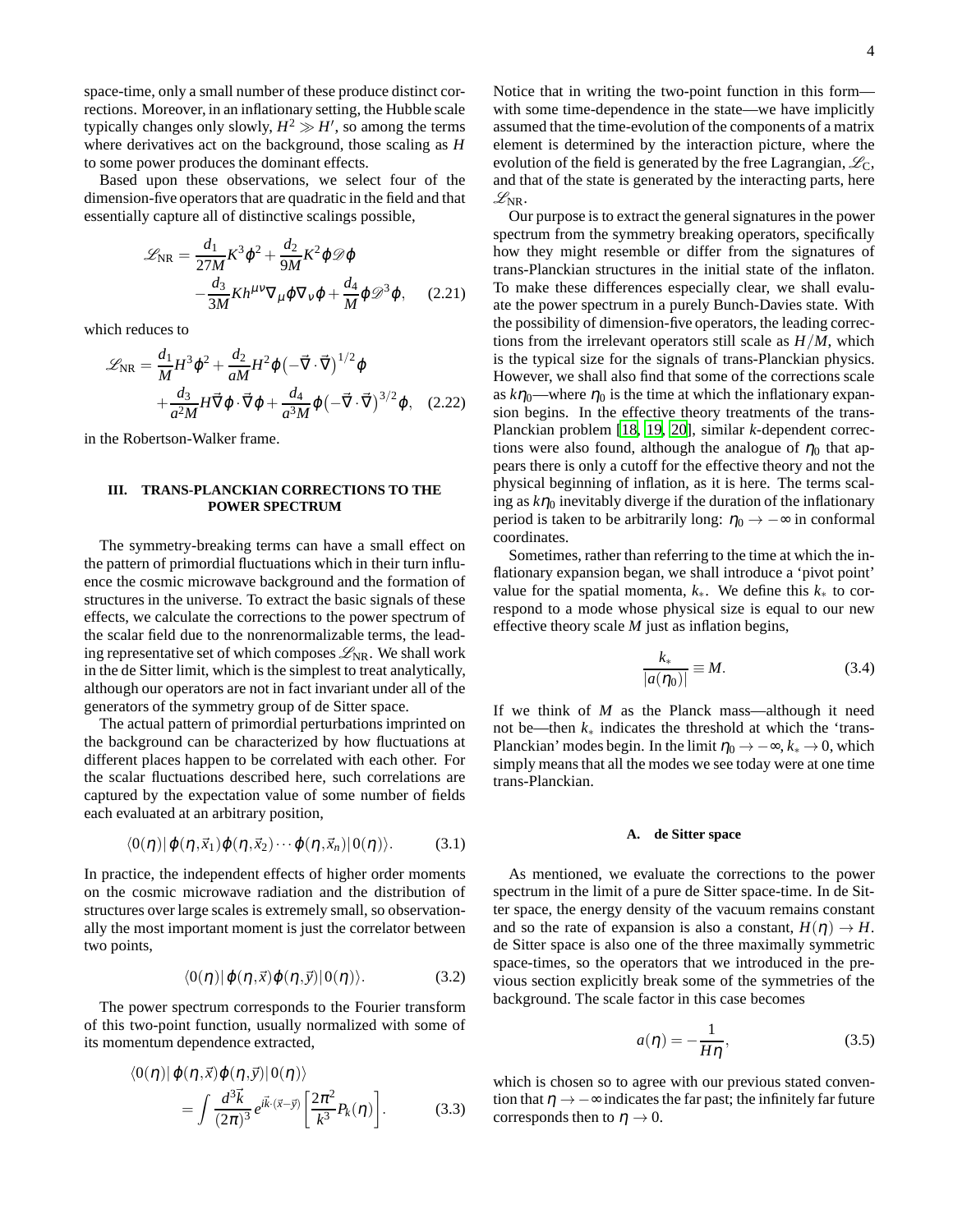Since the energy density is everywhere constant, the curvature of de Sitter space is constant too,  $R = 12H^2$ , so that there is no real distinction between the mass term and the conformal-coupling term in the free Lagrangian,  $\mathcal{L}_C$ , and so we set  $\xi = 0$ . A free field in this background then satisfies a simple Klein-Gordon equation,

$$
\left[\frac{\partial^2}{\partial \eta^2} - \frac{2}{\eta} \frac{\partial}{\partial \eta} - \vec{\nabla} \cdot \vec{\nabla} + \frac{1}{\eta^2} \frac{m^2}{H^2}\right] \varphi = 0, \quad (3.6)
$$

which correspondingly implies a differential equation for the mode functions,

$$
U''_k - \frac{2}{\eta} U'_k + \left[ k^2 + \frac{1}{\eta^2} \frac{m^2}{H^2} \right] U_k = 0, \tag{3.7}
$$

where the  $U_k(\eta)$  are the eigenmodes associated with the operator expansion of the field,

$$
\varphi(\eta,\vec{x}) = \int \frac{d^3\vec{k}}{(2\pi)^3} \left[ U_k(\eta) e^{i\vec{k}\cdot\vec{x}} a_{\vec{k}} + U_k^*(\eta) e^{-i\vec{k}\cdot\vec{x}} a_{\vec{k}}^\dagger \right]. \tag{3.8}
$$

If we rescale the mode functions with a suitable factor of the conformal time,  $U_k(\eta) = \eta^{3/2} Z_{\nu}(k\eta)$ , and define a dimensionless variable  $z = k\eta$ , then the Klein-Gordon equation for the modes assumes the the form of Bessel's equation,

$$
\frac{d^2Z_v}{dz^2} + \frac{1}{z}\frac{dZ_v}{dz} + \left(1 - \frac{v^2}{z^2}\right)Z_v = 0,\tag{3.9}
$$

where

<span id="page-4-0"></span>
$$
v = \sqrt{\frac{9}{4} - \frac{m^2}{H^2}}.
$$
 (3.10)

The normalization of the mode  $U_k(\eta)$  is entirely fixed by the equal time commutation relation between the field  $\varphi$  and its conjugate momentum, but the second constant of integration is determined by the choice of the state. The standard choice is the Bunch-Davies state [\[21\]](#page-10-16),  $|0\rangle$ , which matches with the form of the Minkowski vacuum at short distances and is functionally

$$
U_k(\eta) = \frac{\sqrt{\pi}}{2} H \eta^{3/2} H_{\nu}^{(2)}(k\eta), \qquad (3.11)
$$

where the  $H_V^{(2)}(k\eta)$  is a Hankel function of the second type.

In an inflating universe, we can make one final simplifying approximation since the effective mass of the scalar field must be quite small compared with the Hubble scale,  $m \ll H$ . Therefore we calculate the power spectrum in the limit of a massless field, where  $v = \frac{3}{2}$ ; the only danger in doing so is that the strictly massless theory can introduce infrared divergences which are an artifact of setting  $m \to 0$  and which can be removed by taking a small but finite value for the mass of the scalar field. In the massless limit, the Bunch-Davies mode functions simplify yet further to

$$
U_k(\eta) = \frac{H}{k\sqrt{2k}}(i - k\eta)e^{-ik\eta}.
$$
 (3.12)

To have a point of comparison for the corrections from the symmetry-breaking operators, let us calculate the power spectrum of this simplest of settings,

$$
P_k(\eta) = \frac{k^3}{2\pi^2} U_k(\eta) U_k^*(\eta) = \frac{H^2}{4\pi^2} (1 + k^2 \eta^2).
$$
 (3.13)

The physically interesting modes—those that have been stretched well outside the horizon during inflation to become a sort of noise frozen into the background space-time correspond to those where  $k\eta \rightarrow 0$ . For these modes the power spectrum is essentially flat.

#### **B. Corrections**

Although the symmetry-breaking terms are also quadratic in the field, we shall assume that their effect is small so that they can be treated as perturbations. Since we have no knowledge of how long a stage of inflationary expansion might have lasted or what might have preceded it,<sup>1</sup> we apply the Schwinger-Keldysh [\[23\]](#page-10-18) approach for evaluating the corrections to the two-point function.<sup>2</sup> The Schwinger-Keldysh formalism evolves both the state  $|0\rangle$  and its dual  $\langle 0|$  from an initial configuration at  $\eta_0$  to an arbitrary later time  $\eta$ ,

$$
\langle 0(\eta)|\varphi(\eta,\vec{x})\varphi(\eta,\vec{y})|0(\eta)\rangle, \qquad (3.14)
$$

where the time-evolution of the state is given in the interaction picture by

$$
|0(\eta)\rangle = Te^{-i\int_{\eta_0}^{\eta}d\eta' H_I(\eta')}|0\rangle.
$$
 (3.15)

Here we have written the initial state more succinctly as  $|0(\eta_0)\rangle = |0\rangle$ . *H<sub>I</sub>* is the interaction Hamiltonian, which is, considering only the irrelevant symmetry-breaking operators,

$$
H_I(\eta) = -\int d^3 \vec{x} \sqrt{-g} \mathscr{L}_{\text{NR}}.\tag{3.16}
$$

Before evaluating the power spectrum to first order in the corrections, we should first compare the initial and final times used for the time-evolution of the state with the scales that are important for the later cosmology. For these modes, *k* is very small compared with the conformal time by the end of inflation,  $k\eta \rightarrow 0$ . Therefore, we shall neglect terms that vanish in this limit. Since this is an inherently long-distance limit, we shall occasionally meet with mild divergences arising because we have neglected the mass of the field, a property of the theory that also obviously persists to long distances.

Furthermore, the modes responsible for the structures we are observing today should have been well within the horizon

<sup>&</sup>lt;sup>1</sup> Even were we to assume an epoch of inflation extending arbitrarily far into the past, an *S*-matrix description—just as for a purely de Sitter background [\[24\]](#page-10-19)—would not be appropriate.

<sup>&</sup>lt;sup>2</sup> A description of the Schwinger-Keldysh approach as it is applied to an inflationary setting is given in [\[18](#page-10-13)] and in [\[25](#page-10-20)].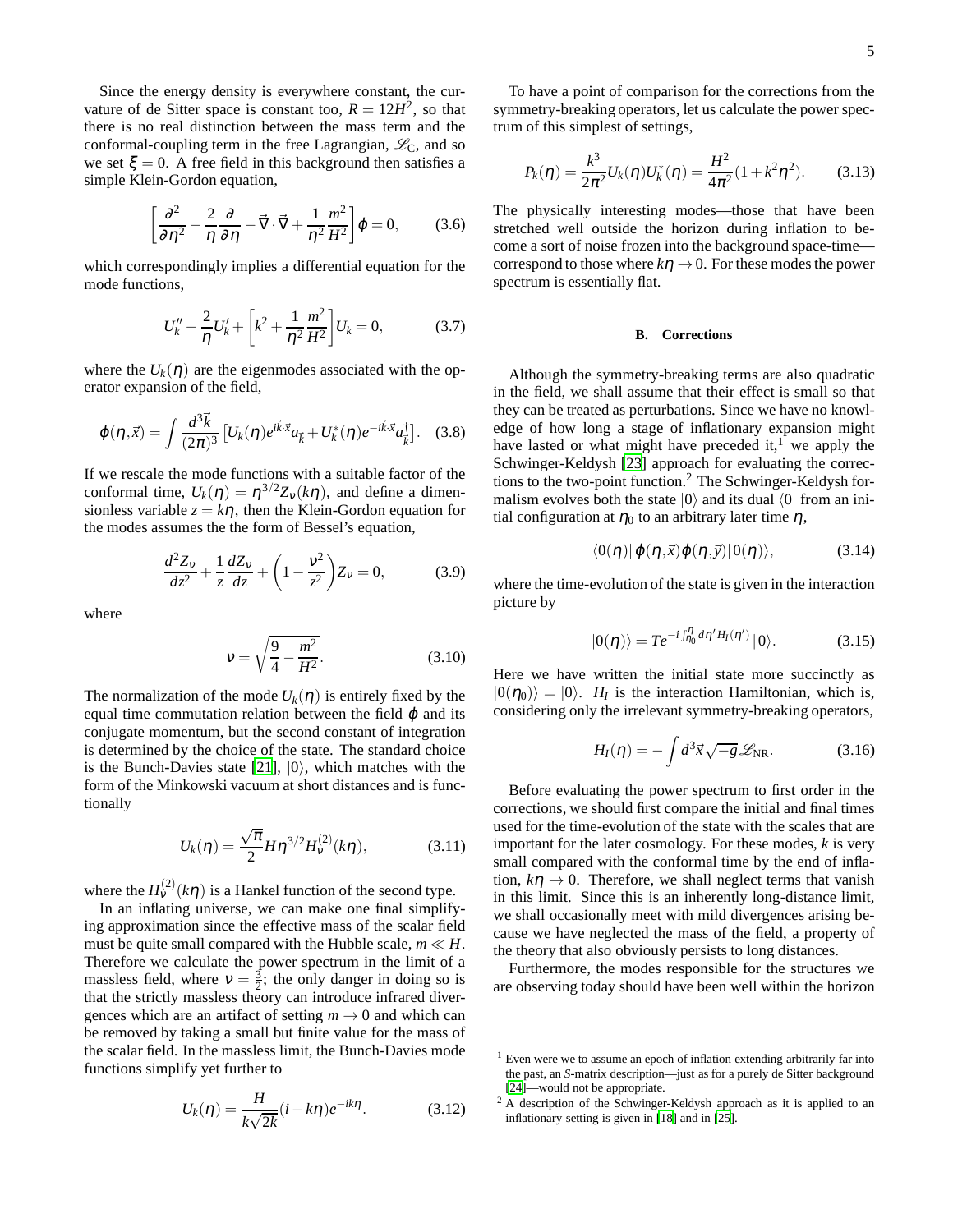at the beginning of inflation,  $|k\eta_0| \gg 1$ . We shall therefore often take the limit where  $k\eta_0 \rightarrow -\infty$ , neglecting terms that are small in this limit. In terms of the pivot momentum *k*<sup>∗</sup> that we defined earlier, in a de Sitter background it is defined through

$$
\eta_0 = -\frac{1}{k_*} \frac{M}{H}.
$$
\n(3.17)

As we shall see, the effects that scale with a sufficient power of the spatial momentum are especially sensitive to when the initial time is chosen.

Having established these preliminaries, we can evaluate the leading corrections to the power spectrum from the dimension-five symmetry-breaking operators, listed in  $\mathscr{L}_{NR}$ in Eq. [\(2.22\)](#page-3-1), to obtain

$$
P_k(\eta) = \frac{H^2}{4\pi^2} \left[ 1 + k^2 \eta^2 - 2\frac{H}{M} \left[ d_1 \mathcal{I}_4(k\eta, k\eta_0) - d_2 \mathcal{I}_3(k\eta, k\eta_0) - d_3 \mathcal{I}_2(k\eta, k\eta_0) - d_4 \mathcal{I}_1(k\eta, k\eta_0) \right] + \cdots \right],
$$
 (3.18)

where we have treated the corrections as small effects. The function  $\mathcal{I}_n(z, z_0)$  that appears in this expression corresponds to the following set of dimensionless integrals,

$$
\mathcal{I}_n(z, z_0) = \int_{z_0}^z \frac{dz'}{z'^n} \left[ \left[ 1 - z^2 + 4zz' - z'^2 + z^2 z'^2 \right] \sin \left[ 2(z - z') \right] - 2(z - z') \left[ 1 + zz' \right] \cos \left[ 2(z - z') \right] \right].
$$
 (3.19)

At a first glance, and as expected, all of the new corrections are suppressed by  $H/M$ , as is familiar from a variety models that include some non-standard, short-distance structure in the inflaton's state [\[5](#page-10-0), [6](#page-10-1), [7,](#page-10-2) [8,](#page-10-3) [9](#page-10-4), [10](#page-10-5), [11,](#page-10-6) [12\]](#page-10-7). However, this is not the only dimensionless scale available. When we extract the asymptotic behavior of these integrals in the

$$
k\eta \to 0 \,, \qquad k\eta_0 \to -\infty \tag{3.20}
$$

limits, we shall find that several of the corrections also depend sensitively on  $k\eta_0$ . Applying these limits, we look at the four corrections one by one.

# *1. The correction from*  $K^3 \varphi^2 \to H^3 \varphi^2$

The first of the corrections, which contains only timederivatives, produces a small correction to the power spectrum,

$$
P_k(\eta) = \frac{H^2}{4\pi^2} \bigg[ 1 + \frac{4}{3} d_1 \frac{H}{M} \big[ \ln|2k\eta| - 2 + \gamma \big] + \cdots \bigg]. \quad (3.21)
$$

The new terms are all accompanied by the standard small factor of  $H/M$ , though there are already, even in this fairly innocuous term, a few differences from more standard trans-Planckian corrections. First, the correction contains a mild logarithmic divergence,  $\ln|2k\eta|$ . This divergence occurs only in the long-distance,  $k\eta \rightarrow 0$  limit, but its origin is quite simple to understand. In a pure de Sitter space-time, *H* is constant so the interaction between the field and the background given by  $H^3\varphi^2$  is itself essentially a mass term. If we take a very small ( $m \ll H$ ), but finite mass for the field, then leading contribution to the power spectrum in the  $k\eta \to 0$  limit scales as

$$
P_k(\eta) = \frac{H^2}{4\pi^2} \frac{4^V \Gamma^2(\nu)}{2\pi} |k\eta|^{3-2\nu} + \cdots,
$$
 (3.22)

where *v* is given in Eq. [\(3.10\)](#page-4-0). Expanding near  $v \sim \frac{3}{2}$  yields exactly the same structure as this "trans-Planckian" correction,

$$
P_k(\eta) = \frac{H^2}{4\pi^2} \left[ 1 + \frac{2}{3} \frac{m^2}{H^2} \left[ \ln|2k\eta| - 2 + \gamma \right] + \cdots \right], \quad (3.23)
$$

if we replace

$$
m^2 \to 2d_1 \frac{H^3}{M}.\tag{3.24}
$$

In the more realistic setting of a slowly rolling period of inflation, however, *H* does contain some time dependence, so the effect of this term no longer is equivalent to that of a simple mass term.

The second difference, which appears in the next correction as well, is that the *H*/*M* is not accompanied by a modulating factor, such as usually occurs in trans-Planckian corrections. Very typically, imposing some cut-off or some modification in the dispersion relation of the inflaton introduces a 'ringing' in the power spectrum. This 'ringing' appears as an oscillatory factor, such as  $cos(2M/H)$ . The correlation between the amplitude of the correction and the frequency of the modulation is often taken as a distinctive sign of a trans-Planckian effect. Of course, such a correlation can still be taken as a distinctive signature of a *state* that incorporates some trans-Planckian structure, as opposed to a theory where some symmetries are explicitly broken in the Lagrangian in the trans-Planckian regime. But in other instances, as we shall soon see, this clear ability to distinguish the source of a trans-Planckian effect breaks down.

# 2. The correction from  $K^2\mathfrak{g}\mathfrak{D}\mathfrak{g}\to H^2\mathfrak{g}\bigl(-\vec{\nabla}\cdot\vec{\nabla}\bigr)^{1/2}\mathfrak{g}$

It might be thought that any operator that contains a factor of the spatial momentum would inevitably give corrections that diverge as *k* grows too large. However, the correction from the next operator,  $H^2\varphi\left(-\vec{\nabla}\cdot\vec{\nabla}\right)^{1/2}\varphi$ , shows that this fear is not realized,

$$
P_k(\eta) = \frac{H^2}{4\pi^2} \left[ 1 + d_2 \frac{H}{M} \left[ \pi + \frac{\cos(2k\eta_0)}{k\eta_0} \right] + \cdots \right].
$$
 (3.25)

As with the previous correction, the observable effect of this operator is small—unless the inflationary stage is very short, so that some of the modes are near the  $k\eta_0 = -1$  limit—with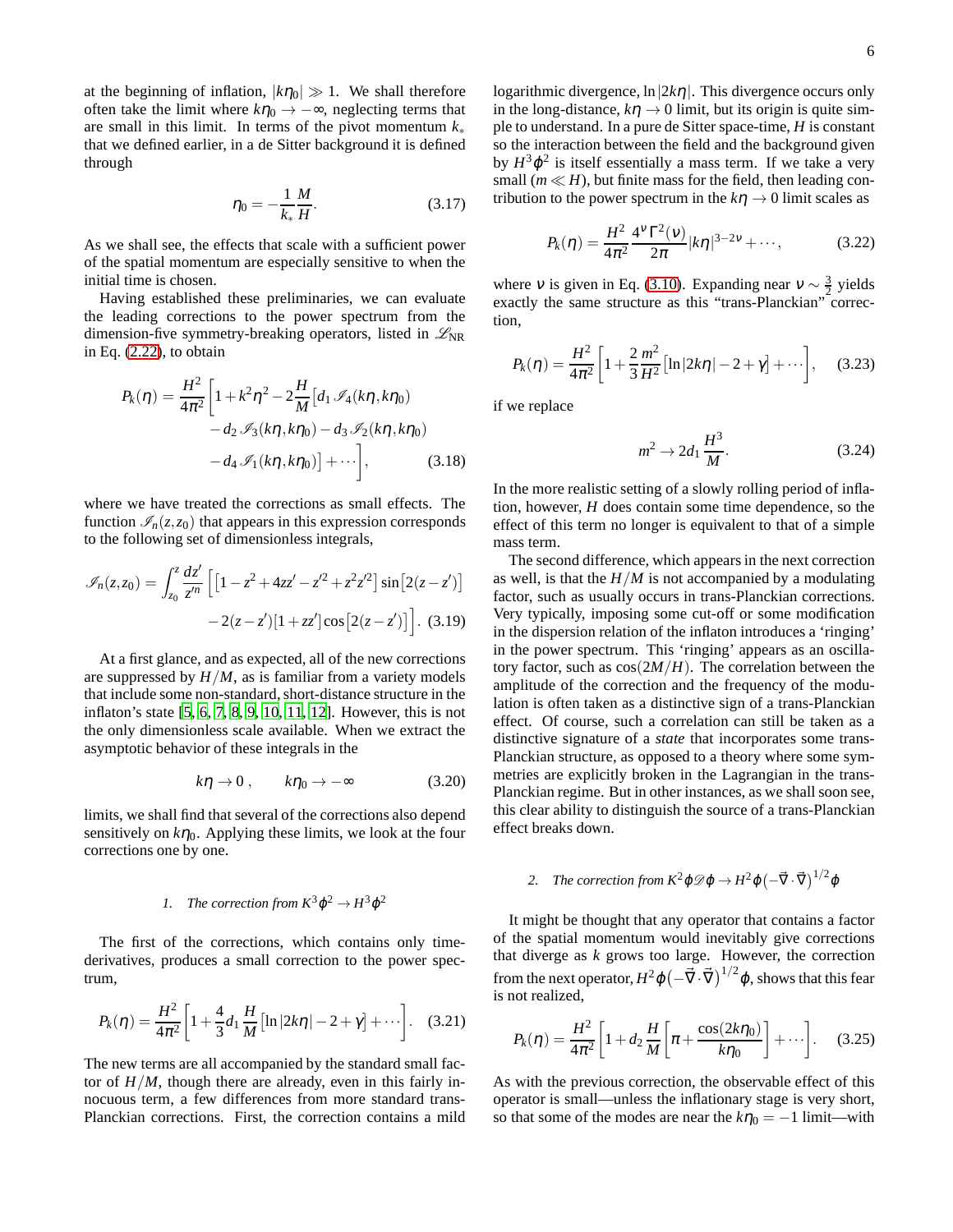only a mild scale dependence that is implicit in *H* when we leave the ideal realm of de Sitter space and return to a slowly rolling space-time. Also, the modulating factor is again absent in the leading effect. Note that in a pure de Sitter space-time, where  $H$  is constant, this correction is largely unobservable since it describes only a small rescaling.

# *3.* The correction from  $Kh^{\mu\nu}\nabla_{\mu}\varphi\nabla_{\nu}\varphi \rightarrow H\vec{\nabla}\varphi\cdot\vec{\nabla}\varphi$

The first appearance of a direct sensitivity on the wave number occurs in the next term,

$$
P_k(\eta) = \frac{H^2}{4\pi^2} \bigg[ 1 + d_3 \frac{H}{M} \big[ 3 + \cos(2k\eta_0) \big] + \cdots \bigg], \qquad (3.26)
$$

or in terms of the threshold momentum, *k*∗,

$$
P_k(\eta) = \frac{H^2}{4\pi^2} \left[ 1 + d_3 \frac{H}{M} \left[ 3 + \cos \left( 2 \frac{k}{k_*} \frac{M}{H} \right) \right] + \cdots \right].
$$
 (3.27)

In this form, the effect of the initial time is rather benign, since it only appears in the argument of the cosine factor. If the modes that we observe today were much smaller than the scale 1/*M* at the beginning of inflation, which corresponds to *k*/*k*<sup>∗</sup> being extremely large, such a term would introduce some fundamental noise into the power spectrum since we would not be able to resolve the frequency of the modulation, though its amplitude  $(H/M)$  would still be small.

4. The correction from 
$$
\varphi \mathcal{D}^3 \varphi \to \varphi \left( -\vec{\nabla} \cdot \vec{\nabla} \right)^{3/2} \varphi
$$

We come now to the last and most interesting of the new corrections, that which contains the maximal number of spatial derivatives at this order. Its correction does depend sensitively on the initial time, not only through an oscillatory term, but more importantly through its amplitude,

$$
P_k(\eta) = \frac{H^2}{4\pi^2} \left[ 1 + d_4 \frac{H}{M} k \eta_0 \cos(2k\eta_0) + \cdots \right]
$$
 (3.28)

or equivalently

$$
P_k(\eta) = \frac{H^2}{4\pi^2} \bigg[ 1 - d_4 \frac{k}{k_*} \cos\bigg( 2 \frac{k}{k_*} \frac{M}{H} \bigg) + \cdots \bigg].
$$
 (3.29)

Since this correction depends linearly on the wave number *k*, it can overwhelm the standard prediction once  $k > k<sub>*</sub>$ . Remember that  $k<sub>∗</sub>$  is the wave number of a mode that had a wavelength of 1/*M* at the beginning of inflation—it is the threshold between ordinary and trans-Planckian modes when  $M = M_{\text{pl}}$ .

If such a symmetry-breaking operator is present in the theory, then it allows only a narrow window of modes that can be responsible for the features that we see in the cosmic microwave background. The widest allowed range,

$$
H < \frac{k}{|a(\eta_0)|} < M,\tag{3.30}
$$

corresponds to when the minimal amount of inflation occurs—that is, when a fluctuation of the order of the Hubble horizon at the beginning of inflation was stretched just enough to encompass the observed universe today. The upper bound is fixed and is imposed by the requirement that the corrections to the power spectrum, coming from an operator such as  $\varphi \mathscr{D}^3 \varphi$ , should remain perturbative. In de Sitter space, these bounds can also be written as

$$
\frac{H}{M} < \frac{k}{k_*} < 1. \tag{3.31}
$$

Having more than this minimal amount of inflation further constricts this range—the upper bound remains fixed, but the lower bound increases since the largest observable modes in the microwave background would have been well within the Hubble horizon even at the beginning of inflation.

We might worry that in the case of 'just enough' inflation where a fluctuation the size of the horizon at the beginning of inflation is just re-entering the horizon today—some of the observable modes *k*/*k*<sup>∗</sup> can be quite small, of the order of *H*/*M*. In this case we cannot assume that  $k\eta_0 \rightarrow -\infty$ , as we have done. However, the largest allowed modes at the beginning of inflation can never have  $|k\eta_0|$  smaller than one. Even in the limiting case,  $k\eta_0 = -1$ , all of the integrals  $\mathscr{I}_n(z, z_0) \sim \mathscr{O}(1)$ (for  $n = 1, 2, 3, 4$ ) up to small, order  $\mathcal{O}(z^2)$  corrections.

### **C. Higher order operators**

Among the dimension-five operators that we have analyzed, the one with the most dramatic potential signal is the operator  $\varphi \mathscr{D}^3 \varphi$ . As we shall see in the next section, its signal is of the same form as one produced in an effective-state treatment of the trans-Planckian problem. This operator is admittedly of a rather peculiar form, since it contains the non-analytic derivative operator  $\mathscr{D}$ , defined in Eq. [\(2.12\)](#page-2-0). However, none of the interesting effects that it produces are unique to  $\mathscr D$  and we find many examples of similar effects on the power spectrum produced by higher dimensional operators.

As an example, let us consider the following dimension-six operator,

$$
\frac{d_5}{M^2} \frac{(\vec{\nabla} \cdot \vec{\nabla} \varphi)^2}{a^4},\tag{3.32}
$$

which we have already written for a Robertson-Walker frame. Its contribution to the power spectrum, again evaluated in the  $k\eta \rightarrow 0$  and  $k\eta_0 \rightarrow -\infty$  limits, is

$$
P_k(\eta) = \frac{H^2}{4\pi^2} \left[ 1 - d_5 \frac{H^2}{M^2} (k\eta_0)^2 \cos(2k\eta_0) + \cdots \right]
$$
 (3.33)

or

$$
P_k(\eta) = \frac{H^2}{4\pi^2} \bigg[ 1 - d_5 \frac{k^2}{k_*^2} \cos\left(2\frac{k}{k_*} \frac{M}{H}\right) + \cdots \bigg],\qquad(3.34)
$$

in terms of the threshold wave number *k*∗.

So the strict constraint—either on the existence of operators with the maximal number of spatial derivatives at each order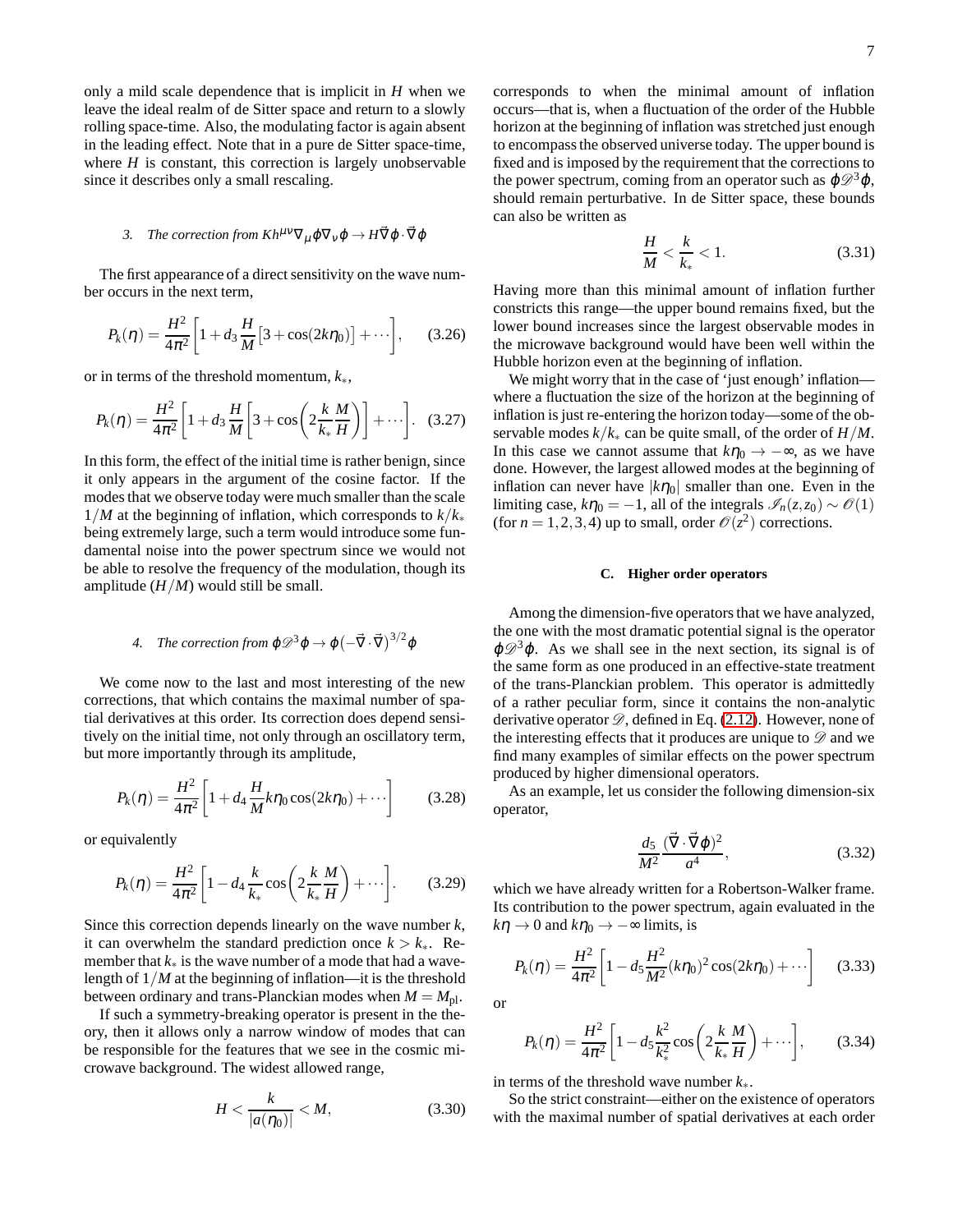in the effective theory or on the duration of inflation—does not depend on whether the theory contains non-analytic structures such as  $\mathscr{D}$ . At  $k \sim k_*$ , all operators of the general form

$$
\frac{1}{M^{2n}} \frac{1}{a^{2n+2}} (\vec{\nabla} \cdot \vec{\nabla})^{n+1} \varphi^2 \qquad n = 1, 2, 3, \dots,
$$
 (3.35)

contribute equally to the power spectrum and so the theory no longer admits a perturbative description of processes.

### **D. Lower order operators**

Although our interest has been primarily in the irrelevant operators that break local Lorentz invariance, the relevant operators can produce, in principle, a much larger effect on the power spectrum and are therefore much more strongly constrain the amount of symmetry breaking that could have occurred at long distances during an inflationary era. For example, the two dimension-three operators considered earlier,

$$
\mathcal{L}_R = \frac{1}{3} c_1 M K \varphi^2 + c_2 M \varphi \mathcal{D} \varphi
$$
  
=  $c_1 M H \varphi^2 + c_2 \frac{M}{a} \varphi \left( -\vec{\nabla} \cdot \vec{\nabla} \right)^{1/2} \varphi,$  (3.36)

produce the following effects in the power spectrum, again in the de Sitter limit with a massless, minimally coupled field,

$$
P_k(\eta) = \frac{H^2}{4\pi^2} \left[ 1 + k^2 \eta^2 + 2 c_1 \frac{M}{H} \mathcal{I}_4(k\eta, k\eta_0) + 2 c_2 \frac{M}{H} \mathcal{I}_3(k\eta, k\eta_0) + \cdots \right].
$$
 (3.37)

For the physically relevant modes ( $k\eta \rightarrow 0$  and  $k\eta_0 \rightarrow -\infty$ ) we find effects with essentially the same behavior as before,

$$
P_k(\eta) = \frac{H^2}{4\pi^2} \left[ 1 - \frac{4}{3} c_1 \frac{M}{H} \left[ \ln|2k\eta| - 2 + \gamma \right] + c_2 \frac{M}{H} \left[ \pi + \frac{\cos(2k\eta_0)}{k\eta_0} \right] + \cdots \right], \quad (3.38)
$$

except that, whereas an *H*/*M* suppression occurred before, here the signals are enhanced by *M*/*H* and are therefore much more strongly constrained by observations.

# <span id="page-7-0"></span>**IV. PRIOR MODELS**

Taken by themselves, symmetry breaking operators can provide an additional source for trans-Planckian effects, but to what extent can they be distinguished from other mechanisms for producing such effects? A broad class of models for treating possible trans-Planckian signatures can be characterized by the fact that some new principle or property of nature—which becomes important only at very short distances—modifies the choice for the vacuum state. In these models, the correct vacuum state is not the sort of adiabatic vacuum state that we would have anticipated by extrapolating our understanding of nature at large scales to such arbitrarily small scales.

Within these models with modified choices for the vacuum state, there are two further classes—one where a particular assumption is made about what new thing happens at distances approaching the Planck scale and another that treats the states using an effective theory description. While the exact details depend on the specific model, a typical prediction from this first class is that the power spectrum receives a oscillating correction whose amplitude, *H*/*M*, and frequency, *M*/*H*, are correlated. For example, if we take the de Sitter limit of the prediction of [\[10\]](#page-10-5), we obtain,

<span id="page-7-1"></span>
$$
P_k(\eta) = \frac{H^2}{4\pi^2} \left\{ 1 - 2\mathcal{O}(1)\frac{H}{M}\cos\left[2\frac{M}{H} + \phi\right] \right\},\qquad(4.1)
$$

where  $\mathcal{O}(1)$  is a model-dependent, order one parameter and  $\phi$  is an arbitrary phase.

Such a signal can in principle be distinguished from the *H*/*M* effects produced by the symmetry-breaking operators here. The corrections from the first two,

$$
H^3 \varphi^2, \quad H^2 \varphi \left( -\vec{\nabla} \cdot \vec{\nabla} \right)^{1/2} \varphi, \tag{4.2}
$$

are not accompanied by any oscillatory factors and the correction from the third operator,

$$
H\vec{\nabla}\varphi\cdot\vec{\nabla}\varphi,\tag{4.3}
$$

oscillates much more rapidly since its phase is directly proportional to *k* rather than the weaker *k*-dependence inherited through  $H$ , as in Eq.  $(4.1)$ , once we return to a true slowly rolling model.

It is much more interesting when we compare with some of the signatures from the second class—effective theory modifications of the vacuum state. In addition to corrections that scale as  $H/M$  as above, these theories also produce corrections that scale as  $k/k_*$ . As an example, and again up to dimensionless, model-dependent  $\mathcal{O}(1)$  coefficients, a fairly standard prediction for the power spectrum from this effective state approach is [\[11](#page-10-6), [20](#page-10-15)]

<span id="page-7-2"></span>
$$
P_k(\eta) = \frac{H^2}{4\pi^2} \left\{ 1 + \mathcal{O}(1) \frac{k}{k_*} \sin \left[ 2 \frac{k}{k_*} \frac{M}{H} \right] \right\}.
$$
 (4.4)

This signal is essentially identical to that produced by the dimension-five operator  $\varphi \mathcal{D}^3 \varphi$ , although the notation here does conceal a formal difference. Unlike the  $\eta_0$  used to define  $k_*$  earlier, the  $\eta_0$  implicit in Eq. [\(4.4\)](#page-7-2) is not necessarily the true beginning of the inflationary expansion, but rather defines an initial spatial surface on which the effective state is defined.

Perhaps it should not be entirely surprising that these two approaches have yielded similar predictions. Once we include new structures in the effective state at short distances, the state itself can break the same space-time symmetries as an operator such as  $\varphi \mathcal{D}^3 \varphi$ . However, beneath the surface there is still an important difference between these two approaches that belies their similar signatures. For the effective state formalism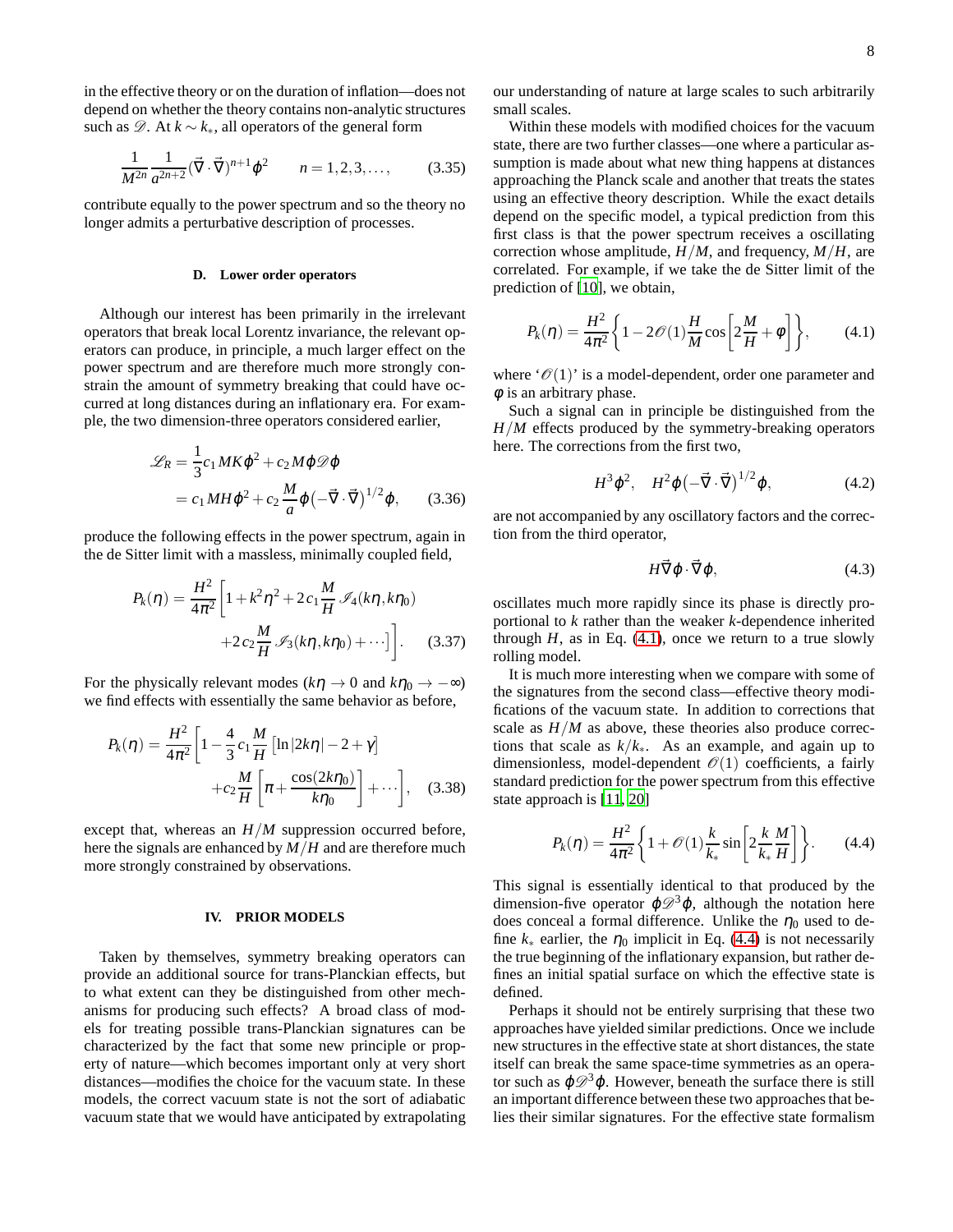to be renormalizable, the propagator must be modified so that it is consistent with how we have defined the effective state. For the more conventional symmetry-breaking operators we have been studying here, we have used the standard Feynman propagator and so the renormalization proceeds more or less conventionally.

For example, if we consider operators that are quartic in the field such as

$$
\mathscr{L}_{\rm NR}^{(4)} = \frac{1}{36} \lambda_1 K \varphi^4 + \frac{1}{6} \lambda_2 \varphi^3 \mathscr{D} \varphi, \tag{4.5}
$$

or in the Robertson-Walker frame,

$$
\mathscr{L}_{\text{NR}}^{(4)} = \frac{\lambda_1}{12} \frac{H}{M} \varphi^4 + \frac{\lambda_2}{6} \frac{1}{aM} \varphi^3 \left( -\vec{\nabla} \cdot \vec{\nabla} \right)^{1/2} \varphi, \tag{4.6}
$$

these operators will generate one-loop divergent corrections. The infinite parts of these corrections can then be readily removed by including counterterms of the form

$$
K\varphi^2, \quad \varphi \mathscr{D}\varphi. \tag{4.7}
$$

### <span id="page-8-0"></span>**V. CONCLUSIONS**

One of our goals here was to learn whether and to what extent simple symmetry-breaking operators could reproduce any of the various signatures generated by short-distance, "trans-Planckian" structures in the state of the inflaton. This structure arises when nature is assumed to have some new physical principle—a shortest length scale, a non-commutativity or a quantum deformation of the classical symmetries of spacetime, among many other possibilities—that would cause the actual vacuum to differ substantially from the flat-space vacuum at extremely short intervals.

Although many such ideas have been applied to the vacuum state, they can largely be distinguished by whether they are established on a space-like or a time-like surface. Within the former class are the "effective state" treatments [\[18,](#page-10-13) [19](#page-10-14), [20\]](#page-10-15). One their more distinctive signatures, a correction to the power spectrum scaling as

$$
\frac{k}{k_*} \cos\left(2\frac{k}{k_*} \frac{M}{H}\right),\tag{5.1}
$$

can be exactly reproduced by a particular symmetry-breaking operator, described in Sec. III.B.4. Note that in this work, since we have assumed a standard Bunch-Davies vacuum throughout, we have not needed to modify the propagator as in the effect state approach [\[18](#page-10-13), [19,](#page-10-14) [20\]](#page-10-15) to keep it consistent with the trans-Planckian structures in the state. This close agreement between the predictions of these two effective approaches provides a new insight into the physical meaning of the effective states examined in [\[18,](#page-10-13) [19\]](#page-10-14) since we can now see what sorts of more conventional symmetry-breaking operators are needed to produce the same effects.

The other class of vacuum states, whose structure is modified in the trans-Planckian regime, defines its states along a time-like surface. In practice, what happens is that new eigenmodes of a quantum field are constantly being created to replenish earlier modes which have already red-shifted to longer

wavelengths. Each mode is first defined at a time  $\eta_k$  when its wave number is equal to a cut-off scale, *M*,

$$
\frac{k}{a(\eta_k)} = M.
$$
\n(5.2)

Since all of the modes are defined in exactly the same way, the "ringing" frequency in these models does not depend explicitly on *k*. Instead, it depends solely on the natural timeevolution scale of the background, *H*, in addition to *M*. Therefore, the typical correction to the power spectrum of this class,

$$
\frac{H}{M}\cos\left(2\frac{M}{H}\right),\tag{5.3}
$$

cannot be so readily mimicked by irrelevant symmetrybreaking operators, at least not the simple set that we have considered here. In fact, such a signal might not ever be very naturally reproduced in an effective theory setting since a time-like boundary condition, such as these models apply, violates the basic assumption of causality which underlies any effective theory treatment.

Most of the work so far on testing Lorentz invariance has understandably concentrated on the possible signals of symmetry-breaking effects in high energy theory experiments [\[26](#page-10-21)]. Since the distances accessible to an accelerator experiment are extremely large, at least in comparison to the Planck scale, the experimentally important operators are the relevant or marginal ones. Given a particular preferred frame—for example, one such as the spatially symmetric background that we studied here—it is not too difficult to determine all of the allowed operators in the Standard Model which are consistent with this symmetry [\[27\]](#page-10-22).

In an inflationary setting, the irrelevant symmetry-breaking operators can also produce measurable effects, at least in principle, since the dramatically rapid expansion of the universe effectively stretches short-distance structures to extremely large scales. Although our emphasis here has been on these operators, we should note that the constraints on relevant operators, such as  $K\varphi^2$  and  $\varphi \mathscr{D} \varphi$ , are even more stringent, since their relative contribution to the power spectrum scales as *M*/*H*. Since very general irrelevant symmetry-breaking operators, such as those mentioned at the end of Sec. IV, tend to require relevant operators for their renormalization, some finetuning of the parameters is inevitable if we are to keep small the contribution from these lower dimension operators in the renormalized theory. However, our interest is primarily to compare with models with non-adiabatic vacuum structures and moreover inflation is already plagued with many finetunings—so we have not much examined the question of naturalness here.

Tests of local Lorentz invariance provide insights into the structure of space-time at the tiniest scales. Such tests continue to be important since there seems to be a basic incompatibility between the tenets of quantum field theory and those of general relativity at distances smaller than the Planck length. Because of this impasse, it is especially vital to have some experimental guidance as to which of the postulates behind these two approaches ought to be preserved when formulating a yet more fundamental, inclusive theory of nature.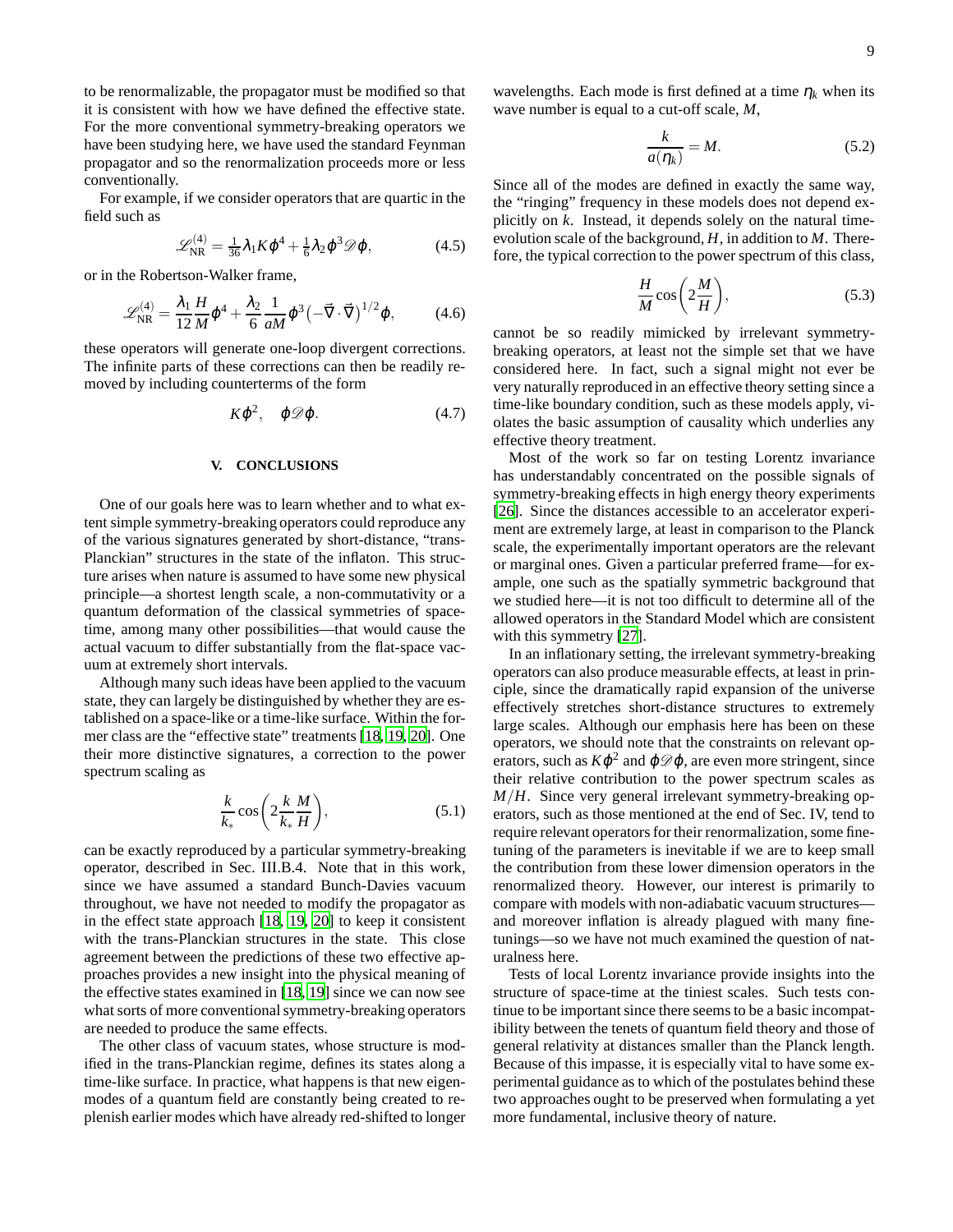### **Acknowledgments**

This work was supported in part by DOE grant No. DE-FG03- 91-ER40682 and the National Science Foundation grant No. PHY02-44801.

### **APPENDIX A: INTEGRALS**

This short appendix describes some of the asymptotic behavior of the dimensionless integrals that we encountered when we calculated the corrections to the power spectrum from the symmetry-breaking operators. Recall that the general form of these integrals is

$$
\mathcal{I}_n(z, z_0) = \int_{z_0}^z \frac{dz'}{z'^n} \left[ \left[ 1 - z^2 + 4zz' - z'^2 + z^2 z'^2 \right] \sin \left[ 2(z - z') \right] - 2(z - z') \left[ 1 + zz' \right] \cos \left[ 2(z - z') \right] \right]. \tag{A1}
$$

The specific cases that occur for the dimension-five operators are  $n = 1, 2, 3$ , and 4. Remember also that the arguments correspond to the final and initial conformal times scaled in terms of the wave number of a mode,  $z = k\eta$  and  $z_0 = k\eta_0$ .

Inflation works by stretching a mode, which will eventually produce some observable feature of our universe, well outside of the Hubble horizon during inflation,

$$
\frac{k}{|a(\eta)|} \ll H(\eta),\tag{A2}
$$

which for a de Sitter background becomes,

$$
k|\eta| \ll 1 \quad \text{or} \quad z = k\eta \to 0. \tag{A3}
$$

We shall therefore expand each of the relevant cases in this limit,

$$
\mathcal{I}_4(z, z_0) = \frac{2}{3} \text{Ci}(2z_0) - \frac{(1+z_0^2)\sin(2z_0) - 2z_0\cos(2z_0)}{3z_0^3}
$$

$$
-\frac{2}{3} [\ln|2z| - 2 + \gamma] + \mathcal{O}(z^2)
$$

$$
\mathcal{I}_3(z, z_0) = \text{Si}(2z_0) + \frac{\cos(2z_0)}{z_0} - \frac{1}{2} \frac{\sin(2z_0)}{z_0^2} + \mathcal{O}(z^2)
$$

$$
\mathcal{I}_2(z, z_0) = \frac{3}{2} + \frac{1}{2}\cos(2z_0) - \frac{\sin(2z_0)}{z_0} + \mathcal{O}(z^2)
$$

$$
\mathcal{I}_1(z, z_0) = \frac{1}{2}z_0 \cos(2z_0) - \frac{5}{4}\sin(2z_0) + \text{Si}(2z_0) + \mathcal{O}(z^2)
$$
\n(A4)

The only absolute limit on the initial time is that—at the very least—relevant modes should have been within the Hubble horizon at the beginning of inflation,

$$
\frac{k}{|a(\eta_0)|} > H(\eta_0). \tag{A5}
$$

Again, in a de Sitter background this requires,

$$
z_0 = k\eta_0 < -1. \tag{A6}
$$

This bound is only saturated if inflation lasted just long enough that a mode of the size of the Hubble horizon is just reentering the horizon today. Most inflationary models produce much more expansion that this minimal amount and even in this extremal case most modes will be smaller than the Hubble horizon. Therefore, we shall usually examine the limit  $z_0 \rightarrow -\infty$ . In any event, each of these integrals is of  $\mathcal{O}(1)$  for  $z_0 = -1$  and *z* small.

As we allow  $\eta_0$  to extend arbitrarily far back in the past, we very soon encounter trans-Planckian modes—modes whose wavelength was smaller than a Planck length  $1/M_{\rm pl}$  at the beginning of inflation,

$$
|z_0| > \frac{M_{\rm pl}}{H}.\tag{A7}
$$

Let us therefore expand the integrals in the limit  $z_0 \rightarrow -\infty$ to learn how sensitively they can depend on these trans-Planckian modes,

$$
\mathcal{I}_4(z, z_0) = -\frac{2}{3} \left[ \ln|2z| - 2 + \gamma \right] + \mathcal{O}(z^2, z_0^{-2})
$$
  

$$
\mathcal{I}_3(z, z_0) = \frac{\pi}{2} + \frac{\cos(2z_0)}{2z_0} + \mathcal{O}(z^2, z_0^{-2})
$$
  

$$
\mathcal{I}_2(z, z_0) = \frac{3}{2} + \frac{1}{2} \cos(2z_0) + \mathcal{O}(z^2, z_0^{-1})
$$
  

$$
\mathcal{I}_1(x, x_0) = \frac{z_0}{2} \cos(2z_0) + \frac{\pi}{2} - \frac{5}{4} \sin(2z_0) + \mathcal{O}(z^2, z_0^{-1}).
$$
 (A8)

Of these four cases, it is the last that depends most sensitively on trans-Planckian physics, since it scales linearly with  $z_0 =$  $k\eta_0$ .

- <span id="page-9-0"></span>[1] A. Linde, *Particle Physics and Inflationary Cosmology* (Harwood Academic, Chur, Switzerland, 1990) [\[hep-th/0503203\]](http://arxiv.org/abs/hep-th/0503203); E. W. Kolb and M. S. Turner, *The Early Universe* (Addison-Wesley, Reading, MA, 1990); A. Liddle and D. Lyth, *Cosmological Inflation and Large-Scale Structure* (Cambridge University Press, Cambridge, England, 2000); S. Dodelson, *Modern Cosmology* (Academic Press, San Diego, CA, 2003).
- <span id="page-9-1"></span>[2] U. Seljak, Astrophys. J. **435**, L87 (1994) [\[astro-ph/9406050\]](http://arxiv.org/abs/astro-ph/9406050); W. Hu and N. Sugiyama, Astrophys. J. **444**, 489 (1995)

[\[astro-ph/9407093\]](http://arxiv.org/abs/astro-ph/9407093); U. Seljak and M. Zaldarriaga, Astrophys. J. **469**, 437 (1996) [\[astro-ph/9603033\]](http://arxiv.org/abs/astro-ph/9603033).

- <span id="page-9-2"></span>[3] D. N. Spergel *et al.*, [astro-ph/0603449;](http://arxiv.org/abs/astro-ph/0603449) H. V. Peiris *et al.*, Astrophys. J. Suppl. **148**, 213 (2003) [\[astro-ph/0302225\]](http://arxiv.org/abs/astro-ph/0302225); D. N. Spergel *et al.* [WMAP Collaboration], Astrophys. J. Suppl. **148**, 175 (2003) [\[astro-ph/0302209\]](http://arxiv.org/abs/astro-ph/0302209); C. L. Bennett *et al.*, Astrophys. J. Suppl. **148**, 1 (2003) [\[astro-ph/0302207\]](http://arxiv.org/abs/astro-ph/0302207).
- <span id="page-9-3"></span>[4] D. J. Eisenstein *et al.* [SDSS Collaboration], Astrophys. J. **633**, 560 (2005) [\[astro-ph/0501171\]](http://arxiv.org/abs/astro-ph/0501171).